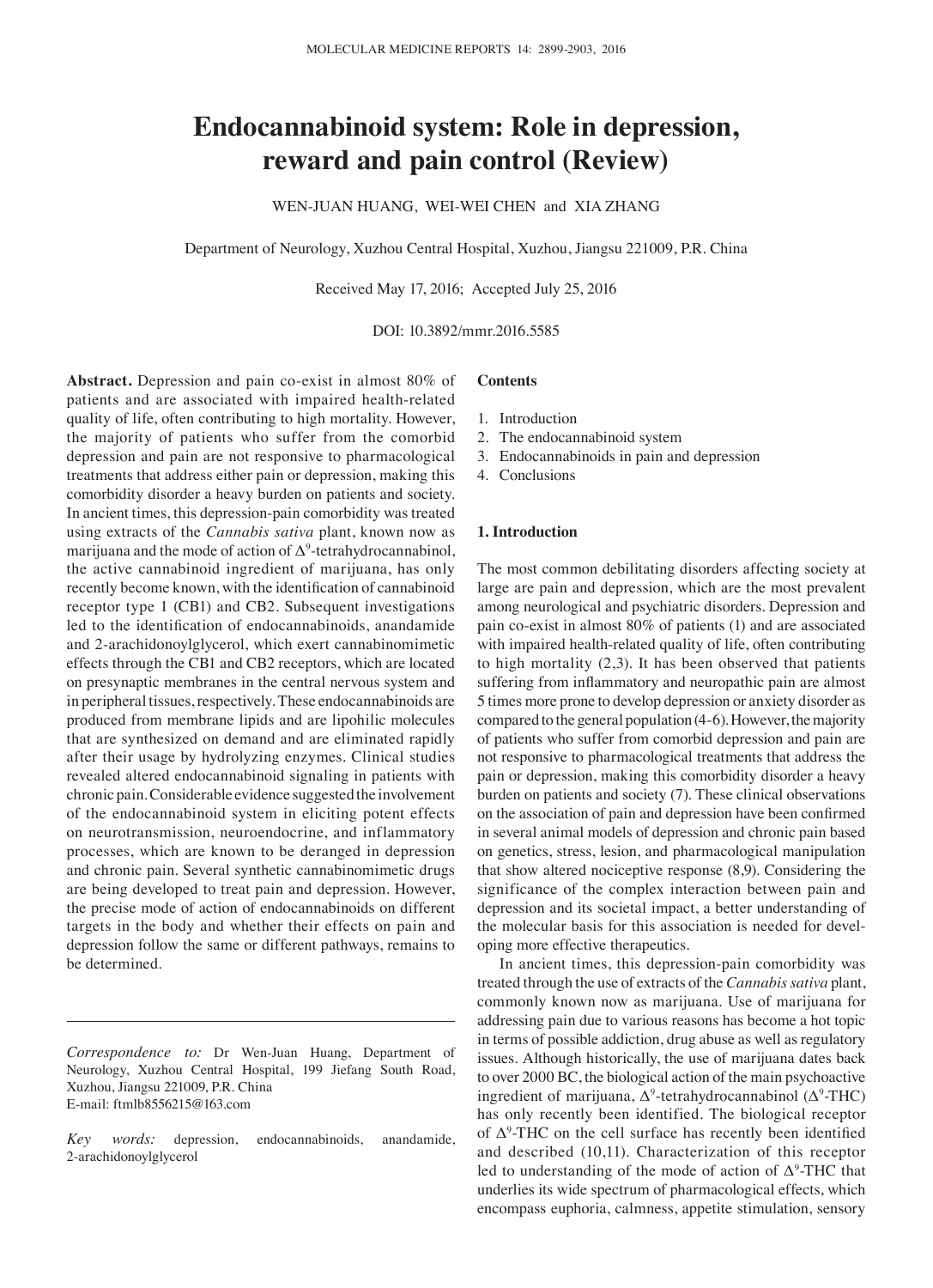alterations and analgesia (10,11). Identification of the first endogenous cannabinoid-like substance, anandamide, in pig brain reiterated the significance of the so-called cannabinoid receptor and its endogenous ligands in the control of a wide variety of biological activities (12). The name 'anandamide', derived from Sanskrit ('ananda' meaning bliss) is given to *N*-arachidonoylethanolamine, for its cannabinomimetic effects. Another endogenous cannabinomimetic compound known as 2‑arachidonoylglycerol (2‑AG) was identified (13,14). Of note, the two endocannabinoids were derivatives of arachidonic acid. Considering that these compounds are cannabinomimetic and endogenous, acting on the cannabinoid receptors, they are known as endocannabinoids.

#### **2. The endocannabinoid system**

Besides anandamide and 2-AG, there are other endogenously produced molecules that also likely influence the function of CB receptors. These molecules include oleamide (15), O-arachidonoyl ethanolamine, also termed virodhamine (16), 2-AG ether or noladin ether (17), and *N*-arachidonoyldopamine (18). However, their physiological role is not clear and thus whether they are true endocannabinoids has yet to be ascertained. In addition to  $\Delta^9$ -THC, almost 80 other phytocannabinoids are found in the cannabis extracts, with a structure similar to that of THC. Of these, THC is the most studied and was shown to activate cannabinoid receptor type 1 (CB1) and CB2 and affect many pathophysiological processes, including anti-nociception (19). However, because of its CB1-mediated unwanted CNS effects, the clinical utility of THC is limited (19). Subsequent studies revealed that another phytocannabinoid, cannabidiol, with very low affinity to bind to CB1 and CB2 receptors, exerts positive pharmacological effects, such as anti-anxiety, anti-epileptic, anti-bacterial, anti‑inflammatory, anticancer and also anti‑diabetic properties without any psychoactivity (20). Nabiximols, a cannabis extract containing THC and cannabidiol at a 1:1 ratio, has been approved for the treatment of neuropathic pain, spasticity associated with multiple sclerosis and intractable cancer pain (21). In addition to the natural cannabinoids, synthetic cannabinoids, such as dronabinol, and its analogue nabilone, have been developed to address various types of pain. For instance, dronabinol and nabilone are currently used for chemotherapy-associated emesis in Canada and USA and nabilone is indicated for anorexia associated with AIDS-related weight loss (22). In addition, findings of a clinical trial showed the efficacy of nabilone in diabetic neuropathy (23). Another synthetic drug, an antagonist/inverse agonist of CB1 receptor, rimonabant, initially approved for obesity and smoking cessation, was found to have depressive effects and was subsequently withdrawn.

*Biosynthesis of endocannabinoids.* Endocannabinoids are lipophilic molecules synthesized 'on demand' from membrane phospholipids, and released immediately, without storage in vesicles. Anandamide and 2-AG are produced at post-synaptic neurons. Anandamide is produced in a two-step process involving *N*-arachidonoylation of the membrane phospholipid, phosphatidylethanolamine, to form *N*-arachidonoyl phosphatidylethanolamine (NAPE) by a calcium-dependent *N*-acyltransferase, followed by hydrolysis



Figure 1. Endocannabinoid biosynthesis and signalling at synapse. In the perisynaptic zone of the dendritic spine, the three main proteins involved in 2-arachidonoylglycerol (2-AG) production are located in the postsynaptic neurons (28,29). Activation of mGluR5 metabotropic glutamate receptors, leads to the hydrolysis of membrane phosphatidylinositols (PL) by phospholipase C (PLC)-β to form sn1,2-diacylglycerol (sn1,2-DAG), which contains arachidonic acid at position-2. The sn1,2-DAG is then hydrolyzed by plasma membrane bound to DAG lipase-α (DAGL), to generate 2-AG. The concerted action of these protein components located proximal to each other on the postsynaptic membrane, allows for the rapid accumulation of 2-AG. 2-AG then enters the the synaptic cleft to activate cannabinoid receptor type 1 (CB1), present on the presynaptic axon terminals. 2-AG that reaches into presynaptic terminals, is hydrolyzed by monoacylglycerol lipase (MAGL). Excess 2-AG in the postsynaptic terminals is degraded by  $\alpha/\beta$  hydrolase domain containing 6 (ABHD6), which is a MAG hydrolase. By contrast, arachidonoylethanolamine or anandamide (AEA) is also produced in the postsynaptic terminals by the action of *N*-acyltransferase, which synthesizes *N*-arachidonoyl phosphatidylethanolamine (NAPE). NAPE is further hydrolyzed by a specific PLD (NAPE‑PLD) to generate AEA. AEA also traverses the postsynaptic membrane and reaches the CB1 receptors at the presynaptic axon terminals. Most of the excess and unused AEA is rapidly eliminated in postsynaptic terminals by fatty acid amide hydrolase (FAAH).

by a NAPE-selective phospholipase D (NAPE-PLD) to form *N*-arachidonoylethanolamine (anandamide) (24,25). Anandamide levels are regulated by its breakdown through the action of fatty acid amide hydrolase (FAAH) (26). 2-AG is synthesized in a two-step process, in which diacylglycerol (DAG) is first produced by the PLC from inositol phospholipids, followed by the hydrolysis of DAG to 2-AG by plasma membrane-associated sn1-DAG lipase (DAGL) (14). Once formed, 2-AG levels are regulated by monoacylglycerol lipase (MAGL), which accounts for  $~85\%$  of the hydrolysis and by  $\alpha/\beta$  hydrolase domain containing 6 (ABHD6) and ABHD12, which also hydrolyze 2-AG to arachidonic acid and glycerol (27). In addition to hydrolysis, 2-AG is acted on by cyclooxygenase-2 (28) and lipoxygenase (29), to form prostaglandin glyceryl esters and other related bioactive compounds (Fig. 1).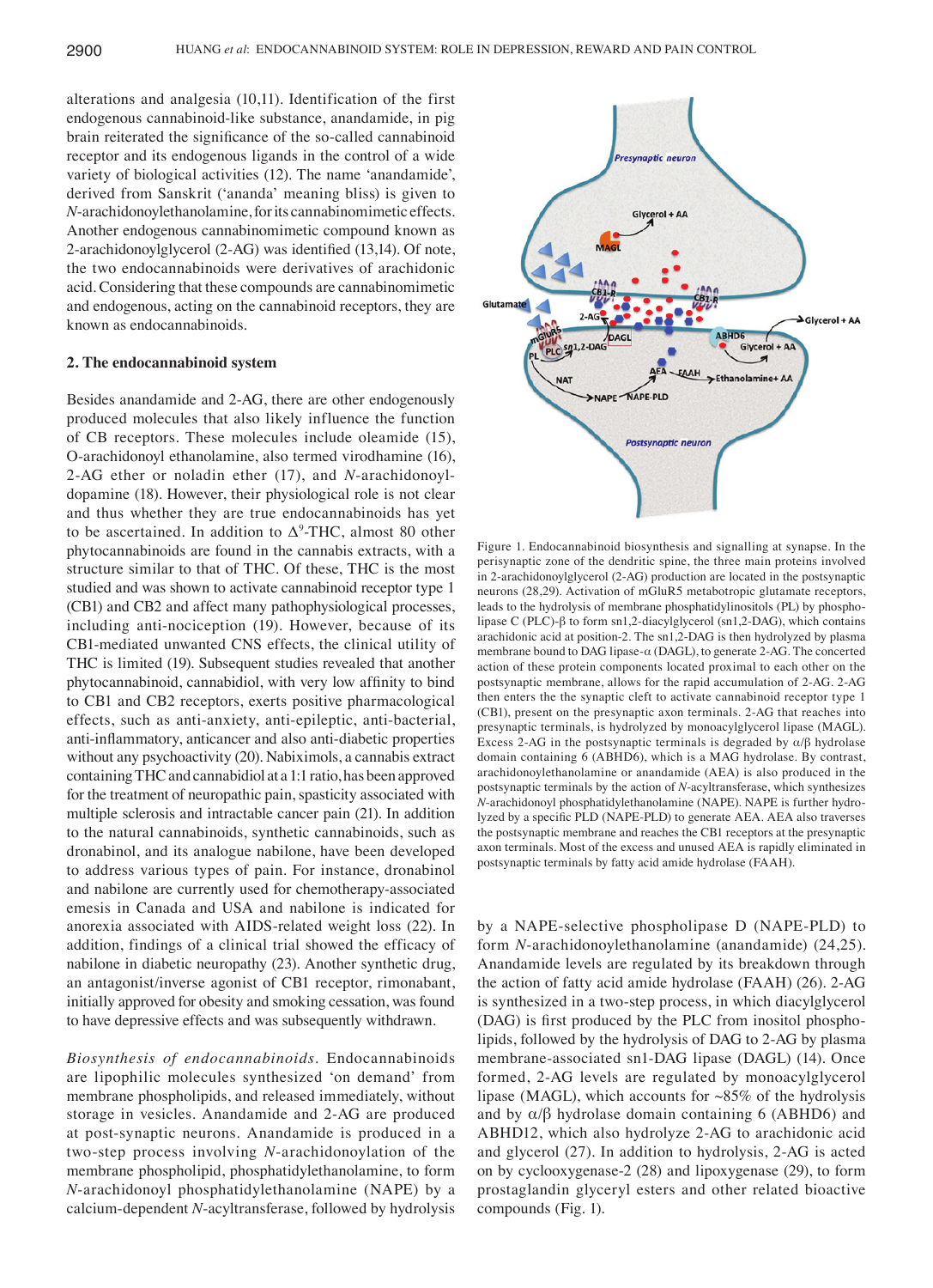| Condition                                          | Cannabinoid-based drug                  | Outcomes for pain         | Outcomes for<br>depression and anxiety                     |  |  |  |
|----------------------------------------------------|-----------------------------------------|---------------------------|------------------------------------------------------------|--|--|--|
| <b>HIV</b>                                         | Marijuana                               | ↓ Muscle, nerve pain      | $\triangle$ Anxiety                                        |  |  |  |
| Cancer                                             | Nabilone                                | $\sqrt{P}$ Pain score     | $\downarrow$ Overall stress                                |  |  |  |
| Fibromyalgia                                       | Nabilone                                | $\sqrt{P}$ ain            | $\triangle$ Anxiety                                        |  |  |  |
| Offenders with<br>psychiatric disorders            | Nabilone                                | $\sqrt{P}$ ain            | $\sqrt{\text{Post-traumatic stress}}$<br>disorder symptoms |  |  |  |
| Chronic central neuropathic pain                   | $\Delta^9$ -THC                         | ↓ Pain and pain intensity | $\triangle$ Anxiety                                        |  |  |  |
| Diabetic peripheral neuropathy                     | Sativex ( $\Delta^9$ -THC, cannabidiol) | $\sqrt{P}$ ain            | ↑ Quality of life                                          |  |  |  |
| $\Delta^9$ -THC, $\Delta^9$ -tetrahydrocannabinol. |                                         |                           |                                                            |  |  |  |

|  |  |  |  |  |  |  |  |  | Table I. Cannabinoid-based therapies to treat pain and depression. |  |  |  |  |  |  |  |  |
|--|--|--|--|--|--|--|--|--|--------------------------------------------------------------------|--|--|--|--|--|--|--|--|
|--|--|--|--|--|--|--|--|--|--------------------------------------------------------------------|--|--|--|--|--|--|--|--|

*Cannabinoid receptors.* Two subtypes of cannabinoid receptors, CB1 and CB2, have been cloned and characterized (11,30). CB1 receptors are most abundant in the central nervous system (CNS), whereas CB2 receptors are present mostly in peripheral tissues with immune functions, and most densely in the spleen (31). In the CNS, CB1 receptors are distributed densely in motor and limbic regions, in areas involved in pain transmission and modulation (e.g., periaqueductal grey, rostral ventromedial medulla, and spinal cord dorsal horn), as well as in the periphery (32). In the synapses, CB1 receptors show pre-synaptic localization on axons and terminals of neurons. The CB1 and CB2 receptors are G-protein coupled receptors of Gi/Go subtype, and mediate the inhibition of neurotransmitter release. Once released, endocannabinoids bind to CB1 receptors located in the presynaptic membrane. These CB receptors inhibit adenylate cyclase. Only CB1 receptor activation, but not that of CB2 receptors, causes blockage of voltage-dependent N- and P/Q-type calcium channels through the activation of potassium channels and mitogen-activated protein kinase. Although CB2 receptors are mostly localized in immune cells and peripheral tissues, their presence has been observed in some subsets of neurons in brain and thus these receptors likely participate in the modulation of neurotransmission (33). Endocannabinoids also bind to other receptors including transient receptor potential vanilloid 1, peroxisome proliferator-activated receptors, GPR55, and GPR119 (34-36) and this non-CB1/2 receptor activity of endocannabinoids accounts for the differential effects of certain cannabinoid agonists and pharmacological modulators of endocannabinoid tone.

Following activation of their receptors, endocannabinoids are removed from the synaptic junction/extracellular space by a process of cellular uptake and then their hydrolysis. It has been suggested that the uptake of anandamide is probably mediated via a specific 'endocannabinoid membrane transporter', which is yet to be identified (37,38). It is not clear how 2‑AG uptake is mediated. Anandamide is hydrolyzed in post-synaptic neurons by FAAH, thus terminating the anandamide action at the time of its synthesis, whereas 2-AG is hydrolyzed in pre-synaptic neurons by MAGL, following CB1 receptor activation. Metabolism of anandamide by lipoxygenase and cycloxygenase enzymes yields oxygenated products with activity on non-cannabinoid targets (39).

## **3. Endocannabinoids in pain and depression**

Pain is an integrative experience that involves physiological, emotional and cognitive aspects and this experience varies among individuals. Laboratory animals, on which most of basic pain research is conducted, cannot report pain and in animals, pain is generally monitored by differentiating between the subjective experience and nociception, the measurable neuronal events underlying the pain (?). Nociceptive pathways are triggered by the transduction of noxious stimuli, such as heat and mechanical injury, into neuronal action potentials by sensory afferent neurons, such as mechanoreceptors in the peripheral nervous system. These action potentials travel through the axon of the primary afferent neuron, and the cell body, to a synapse in the superficial dorsal horn of the spinal cord (41). Inputs, from several cells types within the spinal cord, are integrated and passed onto ascending pathways to the brainstem, and subsequently to the thalamus. The thalamus then transmits the signal to higher brain regions involved in the sensory (e.g., the somatosensory cortex) and emotional/affective (e.g., the amygdala and cingulate cortex) aspects of pain. Due to the cross-talk between supra-spinal nociceptive regions, incoming nociceptive signals can be either enhanced or dampened by descending modulatory pathways projecting from the brain to the spinal cord (40,41). The endocannabinoid system is distributed throughout the spinal and supraspinal regions, and thus is able to effectively regulate neurophysiological activities, including affective and nociceptive processing (42).

Clinical studies have shown altered endocannabinoid signaling in patients with chronic pain (43,44) as well as in psychiatric patients (45,46). Certain genetic polymorphisms in CB1 and CB2 receptors have been found to be associated with major depression and bipolar disorder (47,48) and resistance to treatment was observed in depression patients having a single nucleotide polymorphism in the CB1 receptor (49). Elevated components of the endocannabinoid system, including plasma 2-AG levels and CB1 and CB2 mRNA levels were observed in the lymphocytes in osteoarthritic patients, who also exhibited a positive correlation between 2-AG levels, pain and depression (50). However, whether these changes are compensatory to tackle the pain in osteoarthritis patients, is not known. Additional studies are necessary to better understand the association of endocannabinoid system and pain and depression.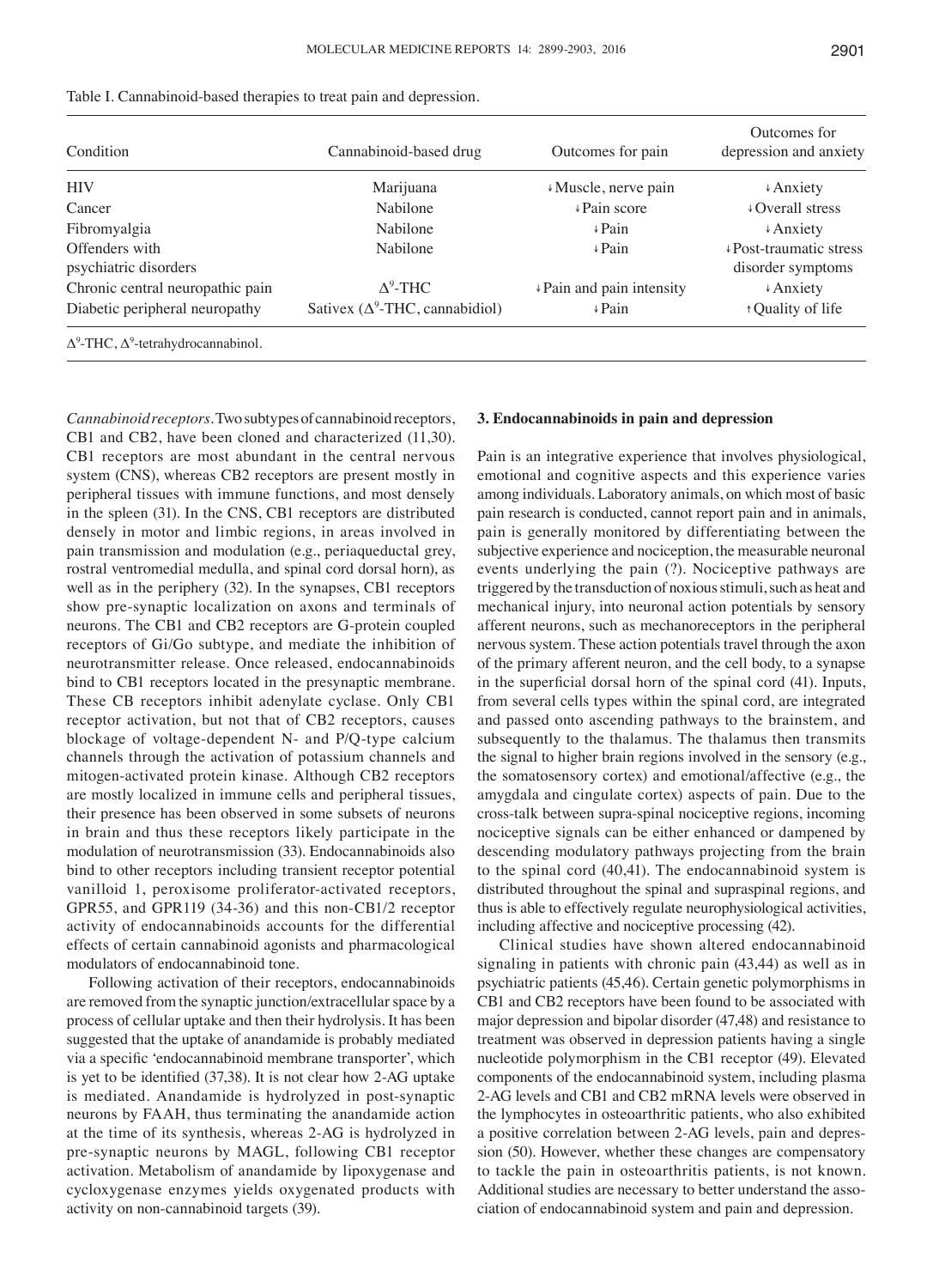Although, to the best of our knowledge, relatively few clinical studies have directly addressed the importance of endocannabinoids in pain-depression interactions, improved muscle and nerve pain by the intake of cannabis has been reported in HIV patients, who exhibited improved symptoms of depression and anxiety (51). In cancer patients, daily adjunctive administration of Cesamet (nabilone, a  $\Delta^9$ -THC analogue) for 30 days was found to improve overall anxiety and pain (52). The therapeutic efficacy of nabilone for pain management and quality of life improvement was demonstrated in a randomized, double-blind, placebo-controlled trial in patients with fibromyalgia (53) (Table I). Similar results were obtained in studies using  $\Delta^9$ -THC (dronabinol) in patients with chronic central neuropathic pain or fibromyalgia (54). The above and other studies (55-57) together indicate that depression/anxiety and pain, when present together in a variety of patients, respond to exogenously administered cannabinoids, although the underlying mechanism remains to be elucidated. It has been demonstrated that  $\Delta^9$ -THC-mediated reductions in pain are associated with enhanced amygdala activity and reduced functional connectivity between the amygdala and somatosensory cortex (58). Thus, the amygdala likely forms the common neural circuit and connecting link between emotional responding and pain. The precise mechanism(s) by which the endocannabinoids influence behavioral/emotional and nociceptive processing remains to be determined. At present, there is considerable evidence involving the endocannabinoid system in eliciting potent effects on neurotransmission, neuroendocrine, and inflammatory processes, which are all known to be deranged in depression and chronic pain.

### **4. Conclusions**

Depression and pain co-exist in the majority of patients and often contribute to high mortality. Most patients who suffer from the comorbid depression and pain are not responsive to pharmacological treatments that address either the pain or depression, exacerbating this comorbidity disorder. Cannabinoids present in marijuana are well-known to contain pain and depression, and  $\Delta^9$ -THC, the active ingredient of marijuana, exerts its activity by activating CB1 and CB2 receptors. These receptors are activated by naturally present endocannabinoids, anandamide and 2-AG, which exert cannabinomimetic effects. The endocannabinoid system is involved in eliciting potent effects on neurotransmission, neuroendocrine, and inflammatory processes, which are known to be deranged in depression and chronic pain. Several synthetic cannabinomimetic drugs are being developed to treat pain and depression. However, the precise mode of action of endocannabinoids on different targets in the body and whether their effects on pain and depression follow the same or different pathways, remains to be determined in future studies.

## **References**

- 1. Poole H, White S, Blake C, Murphy P and Bramwell R: Depression in chronic pain patients: Prevalence and measurement. Pain Pract 9: 173-180, 2009.
- 2. Scholich SL, Hallner D, Wittenberg RH, Hasenbring MI and Rusu AC: The relationship between pain, disability, quality of life and cognitive-behavioural factors in chronic back pain. Disabil Rehabil 34: 1993-2000, 2012.
- 3. Hassett AL, Aquino JK and Ilgen MA: The risk of suicide mortality in chronic pain patients. Curr Pain Headache Rep 18: 436, 2014.
- 4. Hawker GA, Gignac MA, Badley E, Davis AM, French MR, Li Y, Perruccio AV, Power JD, Sale J and Lou W: A longitudinal study to explain the pain-depression link in older adults with osteoarthritis. Arthritis Care Res (Hoboken) 63: 1382-1390, 2011.
- 5. Emery PC, Wilson KG and Kowal J: Major depressive disorder and sleep disturbance in patients with chronic pain. Pain Res Manag 19: 35-41, 2014.
- 6. Lin MC, Guo HR, Lu MC, Livneh H, Lai NS and Tsai TY: Increased risk of depression in patients with rheumatoid arthritis: A seven-year population-based cohort study. Clinics (Sao Paulo) 70: 91-96, 2015.
- 7. Gameroff MJ and Olfson M: Major depressive disorder, somatic pain, and health care costs in an urban primary care practice. J Clin Psychiatry 67: 1232-1239, 2006.
- 8. Li JX: Pain and depression comorbidity: A preclinical perspective. Behav Brain Res 276: 92-98, 2015.
- 9. Yalcin I, Barthas F and Barrot M: Emotional consequences of neuropathic pain: Insight from preclinical studies. Neurosci Biobehav Rev 47: 154-164, 2014.
- 10. Devane WA, Dysarz FA III, Johnson MR, Melvin LS and Howlett AC: Determination and characterization of a cannabinoid receptor in rat brain. Mol Pharmacol 34: 605-613, 1988.
- 11. Matsuda LA, Lolait SJ, Brownstein MJ, Young AC and Bonner TI: Structure of a cannabinoid receptor and functional expression of the cloned cDNA. Nature 346: 561-564, 1990.
- 12. Devane WA, Hanus L, Breuer A, Pertwee RG, Stevenson LA, Griffin G, Gibson D, Mandelbaum A, Etinger A and Mechoulam R: Isolation and structure of a brain constituent that binds to the cannabinoid receptor. Science 258: 1946-1949, 1992.
- 13. Mechoulam R, Ben-Shabat S, Hanus L, Ligumsky M, Kaminski NE, Schatz AR, Gopher A, Almog S, Martin BR, Compton DR, *et al*: Identification of an endogenous 2‑monoglyceride, present in canine gut, that binds to cannabinoid receptors. Biochem Pharmacol 50: 83-90, 1995.
- 14. Sugiura T, Kondo S, Sukagawa A, Nakane S, Shinoda A, Itoh K, Yamashita A and Waku K: 2-Arachidonoylglycerol: A possible endogenous cannabinoid receptor ligand in brain. Biochem Biophys Res Commun 215: 89-97, 1995.
- 15. Leggett JD, Aspley S, Beckett SR, D'Antona AM, Kendall DA and Kendall DA: Oleamide is a selective endogenous agonist of rat and human CB1 cannabinoid receptors. Br J Pharmacol 141: 253-262, 2004.
- 16. Porter AC, Sauer JM, Knierman MD, Becker GW, Berna MJ, Bao J, Nomikos GG, Carter P, Bymaster FP, Leese AB, *et al*: Characterization of a novel endocannabinoid, virodhamine, with antagonist activity at the CB1 receptor. J Pharmacol Exp Ther 301: 1020-1024, 2002.
- 17. Hanus L, Abu‑Lafi S, Fride E, Breuer A, Vogel Z, Shalev DE, Kustanovich I and Mechoulam R: 2-arachidonyl glyceryl ether, an endogenous agonist of the cannabinoid CB1 receptor. Proc Natl Acad Sci USA 98: 3662-3665, 2001.
- 18. Huang SM, Bisogno T, Trevisani M, Al-Hayani A, De Petrocellis L, Fezza F, Tognetto M, Petros TJ, Krey JF, Chu CJ, *et al*: An endogenous capsaicin-like substance with high potency at recombinant and native vanilloid VR1 receptors. Proc Natl Acad Sci USA 99: 8400-8405, 2002.
- 19. Pertwee RG: Targeting the endocannabinoid system with cannabinoid receptor agonists: Pharmacological strategies and therapeutic possibilities. Philos Trans R Soc Lond B Biol Sci 367: 3353-3363, 2012.
- 20. Starowicz K and Di Marzo V: Non-psychotropic analgesic drugs from the endocannabinoid system: 'magic bullet' or 'multiple-target' strategies? Eur J Pharmacol 716: 41-53, 2013.
- 21. Sastre-Garriga J, Vila C, Clissold S and Montalban X: THC and CBD oromucosal spray (Sativex®) in the management of spasticity associated with multiple sclerosis. Expert Rev Neurother 11: 627-637, 2011.
- 22. Wang T, Collet JP, Shapiro S and Ware MA: Adverse effects of medical cannabinoids: A systematic review. CMAJ 178: 1669-1678, 2008.
- 23. Toth C, Mawani S, Brady S, Chan C, Liu C, Mehina E, Garven A, Bestard J and Korngut L: An enriched-enrolment, randomized withdrawal, flexible-dose, double-blind, placebo-controlled, parallel assignment efficacy study of nabilone as adjuvant in the treatment of diabetic peripheral neuropathic pain. Pain 153: 2073-2082, 2012.